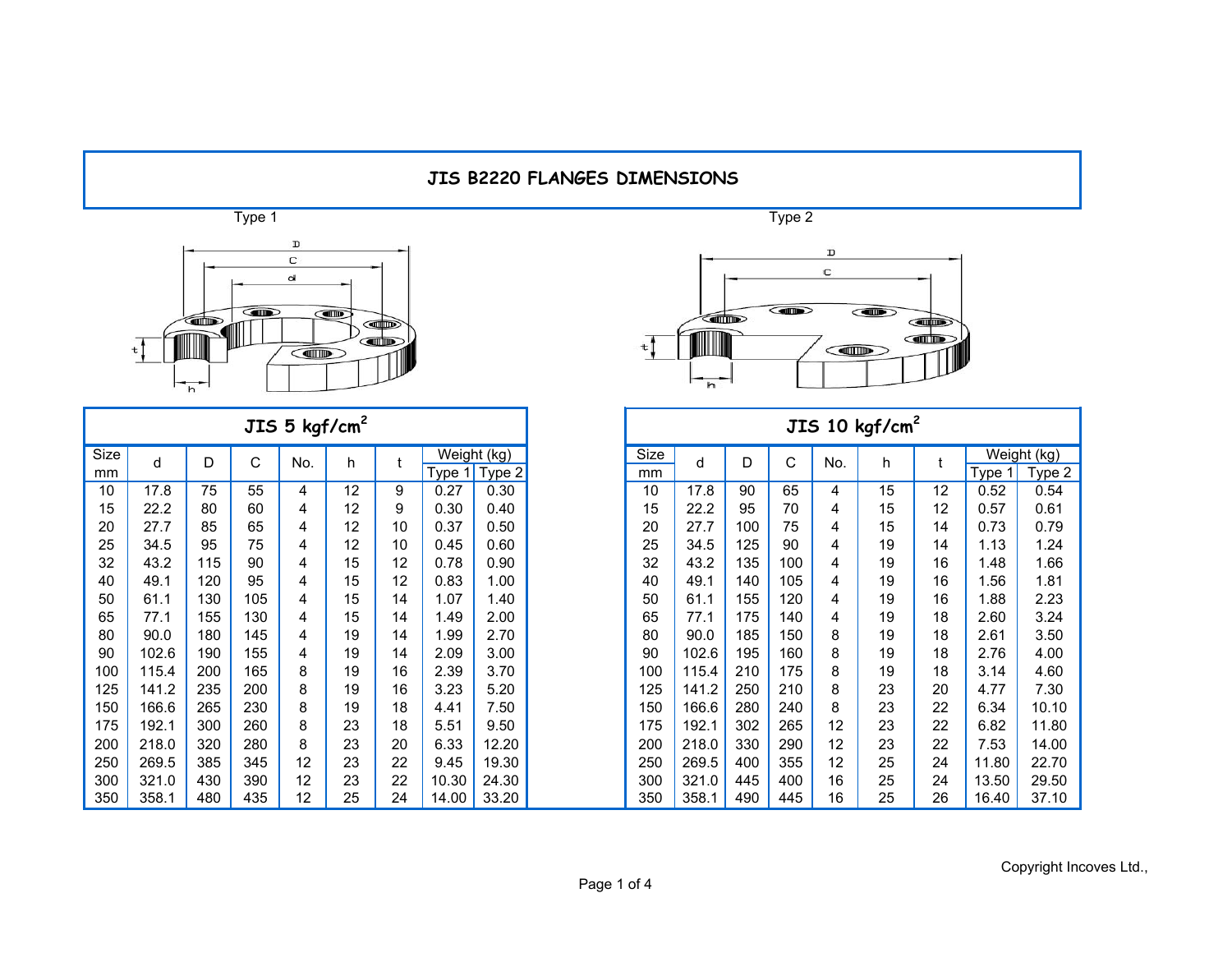

|      |        |      |      | JIS 5 $kgf/cm2$ |    |    |       |                 |
|------|--------|------|------|-----------------|----|----|-------|-----------------|
| Size | d      | D    | C    | No.             | h  |    |       | Weight (kg)     |
| mm   |        |      |      |                 |    |    |       | Type $1$ Type 2 |
| 400  | 409.0  | 540  | 495  | 16              | 25 | 24 | 16.90 | 41.90           |
| 450  | 460.0  | 605  | 555  | 16              | 25 | 24 | 21.60 | 53.00           |
| 500  | 511.0  | 655  | 605  | 20              | 25 | 24 | 23.10 | 61.90           |
| 550  | 562.0  | 720  | 665  | 20              | 27 | 26 | 30.30 | 81.20           |
| 600  | 613.0  | 770  | 715  | 20              | 27 | 26 | 32.70 | 93.20           |
| 650  | 664.0  | 825  | 770  | 24              | 27 | 26 | 35.90 | 106.90          |
| 700  | 715.0  | 875  | 820  | 24              | 27 | 26 | 38.20 | 120.60          |
| 750  | 766.0  | 945  | 880  | 24              | 33 | 28 | 48.70 | 150.50          |
| 800  | 817.0  | 995  | 930  | 24              | 33 | 28 | 51.60 | 167.40          |
| 900  | 919.0  | 1095 | 1030 | 24              | 33 | 30 |       | 61.10 218.10    |
| 1000 | 1021.0 | 1195 | 1130 | 28              | 33 | 32 |       | 70.50 277.30    |



|      |        |      |      | JIS 5 $kgf/cm2$ |    |    |       |                   |      |        |      |      |     | JIS 10 $\text{kgf/cm}^2$ |    |        |             |
|------|--------|------|------|-----------------|----|----|-------|-------------------|------|--------|------|------|-----|--------------------------|----|--------|-------------|
| Size | d      | D    | ⌒    | No.             | h. |    |       | Weight (kg)       | Size | d      | D    | C    | No. | h                        |    |        | Weight (kg) |
| mm   |        |      | ◡    |                 |    |    |       | Type $1$ Type $2$ | mm   |        |      |      |     |                          |    | Type 1 | Type 2      |
| 400  | 409.0  | 540  | 495  | 16              | 25 | 24 | 16.90 | 41.90             | 400  | 409.0  | 560  | 510  | 16  | 27                       | 28 | 23.00  | 52.50       |
| 450  | 460.0  | 605  | 555  | 16              | 25 | 24 | 21.60 | 53.00             | 450  | 460.0  | 620  | 565  | 20  | 27                       | 30 | 29.50  | 68.80       |
| 500  | 511.0  | 655  | 605  | 20              | 25 | 24 | 23.10 | 61.90             | 500  | 511.0  | 675  | 620  | 20  | 27                       | 30 | 33.50  | 82.10       |
| 550  | 562.0  | 720  | 665  | 20              | 27 | 26 | 30.30 | 81.20             | 550  | 562.0  | 745  | 680  | 20  | 33                       | 32 | 43.10  | 105.80      |
| 600  | 613.0  | 770  | 715  | 20              | 27 | 26 | 32.70 | 93.20             | 600  | 613.0  | 795  | 730  | 24  | 33                       | 32 | 45.70  | 120.20      |
| 650  | 664.0  | 825  | 770  | 24              | 27 | 26 | 35.90 | 106.90            | 650  | 664.0  | 845  | 780  | 24  | 33                       | 34 | 52.10  | 145.00      |
| 700  | 715.0  | 875  | 820  | 24              | 27 | 26 | 38.20 | 120.60            | 700  | 715.0  | 905  | 840  | 24  | 33                       | 34 | 59.50  | 167.20      |
| 750  | 766.0  | 945  | 880  | 24              | 33 | 28 | 48.70 | 150.50            | 750  | 766.0  | 970  | 900  | 24  | 33                       | 36 | 73.20  | 204.20      |
| 800  | 817.0  | 995  | 930  | 24              | 33 | 28 | 51.60 | 167.40            | 800  | 817.0  | 1020 | 950  | 28  | 33                       | 36 | 76.40  | 225.20      |
| 900  | 919.0  | 1095 | 1030 | 24              | 33 | 30 | 61.10 | 218.10            | 900  | 919.0  | 1120 | 1050 | 28  | 33                       | 38 | 89.40  | 288.40      |
| 000  | 1021.0 | 1195 | 1130 | 28              | 33 | 32 |       | 70.50 277.30      | 1000 | 1021.0 | 1235 | 1160 | 28  | 39                       | 40 | 109.20 | 367.70      |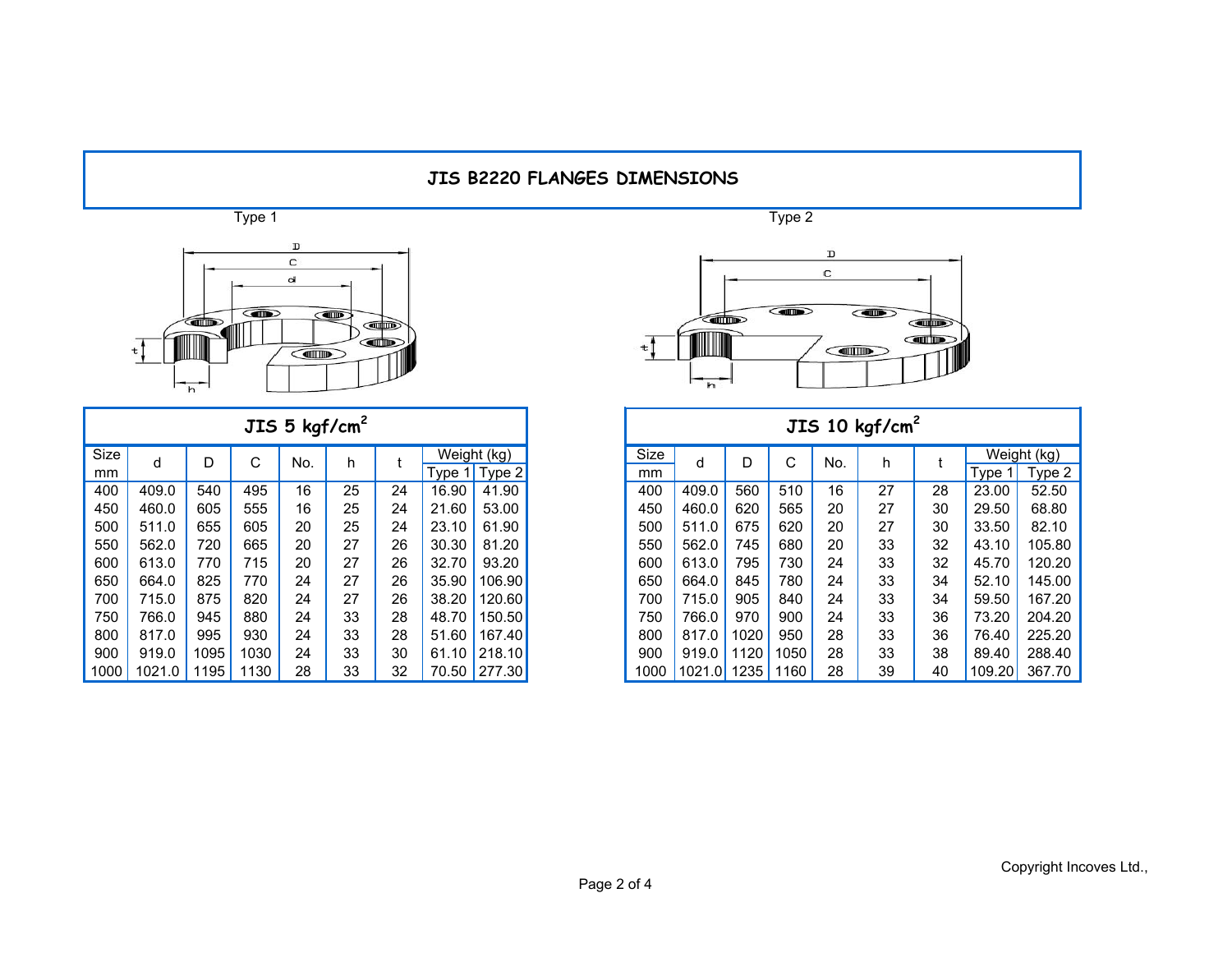

|            |       |     |     |     | JIS 16 $kgf/cm2$         |    |       |                                |
|------------|-------|-----|-----|-----|--------------------------|----|-------|--------------------------------|
| Size<br>mm | d     | D   | C   | No. | h.                       |    |       | Weight (kg)<br>Type $1$ Type 2 |
| 10         | 17.8  | 90  | 65  | 4   | 15                       | 12 | 0.51  | 0.53                           |
| 15         | 22.2  | 95  | 70  | 4   | 15                       | 12 | 0.56  | 0.60                           |
| 20         | 27.7  | 100 | 75  | 4   | 15                       | 14 | 0.72  | 0.79                           |
| 25         | 34.5  | 125 | 90  | 4   | 19                       | 14 | 1.13  | 1.23                           |
| 32         | 43.2  | 135 | 100 | 4   | 19                       | 16 | 1.46  | .66                            |
| 40         | 49.1  | 140 | 105 | 4   | 19                       | 16 | 1.56  | 1.81                           |
| 50         | 61.1  | 155 | 120 | 8   | 19                       | 16 | 1.70  | 2.10                           |
| 65         | 77.1  | 175 | 140 | 8   | 19                       | 18 | 2.40  | 3.10                           |
| 80         | 90.0  | 200 | 160 | 8   | 23                       | 20 | 3.50  | 4.50                           |
| 90         | 102.6 | 210 | 170 | 8   | 23                       | 20 | 3.70  | 5.00                           |
| 100        | 115.4 | 225 | 185 | 8   | 23                       | 22 | 4.50  | 6.30                           |
| 125        | 141.2 | 270 | 225 | 8   | 25                       | 22 | 6.50  | 9.20                           |
| 150        | 166.6 | 305 | 260 | 12  | 25                       | 24 | 8.70  | 12.80                          |
| 175        |       |     |     |     | $\overline{\phantom{0}}$ |    |       |                                |
| 200        | 218.0 | 350 | 305 | 12  | 25                       | 26 | 10.90 | 18.60                          |
| 250        | 269.5 | 430 | 380 | 12  | 27                       | 28 | 18.00 | 30.60                          |
| 300        | 321.0 | 480 | 430 | 16  | 27                       | 30 | 21.50 | 40.70                          |
| 350        | 358.1 | 540 | 480 | 16  | 33                       | 34 | 30.80 | 57.80                          |



|            |       |     |     | JIS 16 $kgf/cm2$ |    |    |                         |        |            |       |     |     |     | JIS 20 $kgf/cm2$ |                          |          |                       |
|------------|-------|-----|-----|------------------|----|----|-------------------------|--------|------------|-------|-----|-----|-----|------------------|--------------------------|----------|-----------------------|
| Size<br>mm | d     | D   | С   | No.              | h. |    | Weight (kg)<br>Type $1$ | Type 2 | Size<br>mm | d     | D   | С   | No. | h                |                          | Type $1$ | Weight (kg)<br>Type 2 |
| 10         | 17.8  | 90  | 65  | 4                | 15 | 12 | 0.51                    | 0.53   | 10         | 17.8  | 90  | 65  | 4   | 15               | 14                       | 0.60     | 0.60                  |
| 15         | 22.2  | 95  | 70  | 4                | 15 | 12 | 0.56                    | 0.60   | 15         | 22.2  | 95  | 70  | 4   | 15               | 14                       | 0.70     | 0.70                  |
| 20         | 27.7  | 100 | 75  | 4                | 15 | 14 | 0.72                    | 0.79   | 20         | 27.7  | 100 | 75  | 4   | 15               | 16                       | 0.80     | 0.90                  |
| 25         | 34.5  | 125 | 90  | 4                | 19 | 14 | 1.13                    | 1.23   | 25         | 34.5  | 125 | 90  | 4   | 19               | 16                       | 1.30     | 1.50                  |
| 32         | 43.2  | 135 | 100 | 4                | 19 | 16 | 1.46                    | 1.66   | 32         | 43.2  | 135 | 100 | 4   | 19               | 18                       | 1.60     | 1.80                  |
| 40         | 49.1  | 140 | 105 | 4                | 19 | 16 | 1.56                    | 1.81   | 40         | 49.1  | 140 | 105 | 4   | 19               | 18                       | 1.70     | 2.00                  |
| 50         | 61.1  | 155 | 120 | 8                | 19 | 16 | 1.70                    | 2.10   | 50         | 61.1  | 155 | 120 | 8   | 19               | 18                       | 1.90     | 2.40                  |
| 65         | 77.1  | 175 | 140 | 8                | 19 | 18 | 2.40                    | 3.10   | 65         | 77.1  | 175 | 140 | 8   | 19               | 20                       | 2.60     | 3.40                  |
| 80         | 90.0  | 200 | 160 | 8                | 23 | 20 | 3.50                    | 4.50   | 80         | 90.0  | 200 | 160 | 8   | 23               | 22                       | 3.80     | 4.90                  |
| 90         | 102.6 | 210 | 170 | 8                | 23 | 20 | 3.70                    | 5.00   | 90         | 102.6 | 210 | 170 | 8   | 23               | 24                       | 4.40     | 6.00                  |
| 100        | 115.4 | 225 | 185 | 8                | 23 | 22 | 4.50                    | 6.30   | 100        | 115.4 | 225 | 185 | 8   | 23               | 24                       | 4.90     | 6.90                  |
| 125        | 141.2 | 270 | 225 | 8                | 25 | 22 | 6.50                    | 9.20   | 125        | 141.2 | 270 | 225 | 8   | 25               | 26                       | 7.80     | 11.00                 |
| 150        | 166.6 | 305 | 260 | 12               | 25 | 24 | 8.70                    | 12.80  | 150        | 166.6 | 305 | 260 | 12  | 25               | 28                       | 10.10    | 14.90                 |
| 175        |       |     |     |                  |    |    |                         |        | 175        |       |     |     |     |                  | $\overline{\phantom{0}}$ |          |                       |
| 200        | 218.0 | 350 | 305 | 12               | 25 | 26 | 10.90                   | 18.60  | 200        | 218.0 | 350 | 305 | 12  | 25               | 30                       | 12.60    | 21.40                 |
| 250        | 269.5 | 430 | 380 | 12               | 27 | 28 | 18.00                   | 30.60  | 250        | 269.5 | 430 | 380 | 12  | 27               | 34                       | 21.90    | 37.20                 |
| 300        | 321.0 | 480 | 430 | 16               | 27 | 30 | 21.50                   | 40.70  | 300        | 321.0 | 480 | 430 | 16  | 27               | 36                       | 25.80    | 48.80                 |
| 350        | 358.1 | 540 | 480 | 16               | 33 | 34 | 30.80                   | 57.80  | 350        | 358.1 | 540 | 480 | 16  | 33               | 40                       | 36.20    | 68.00                 |